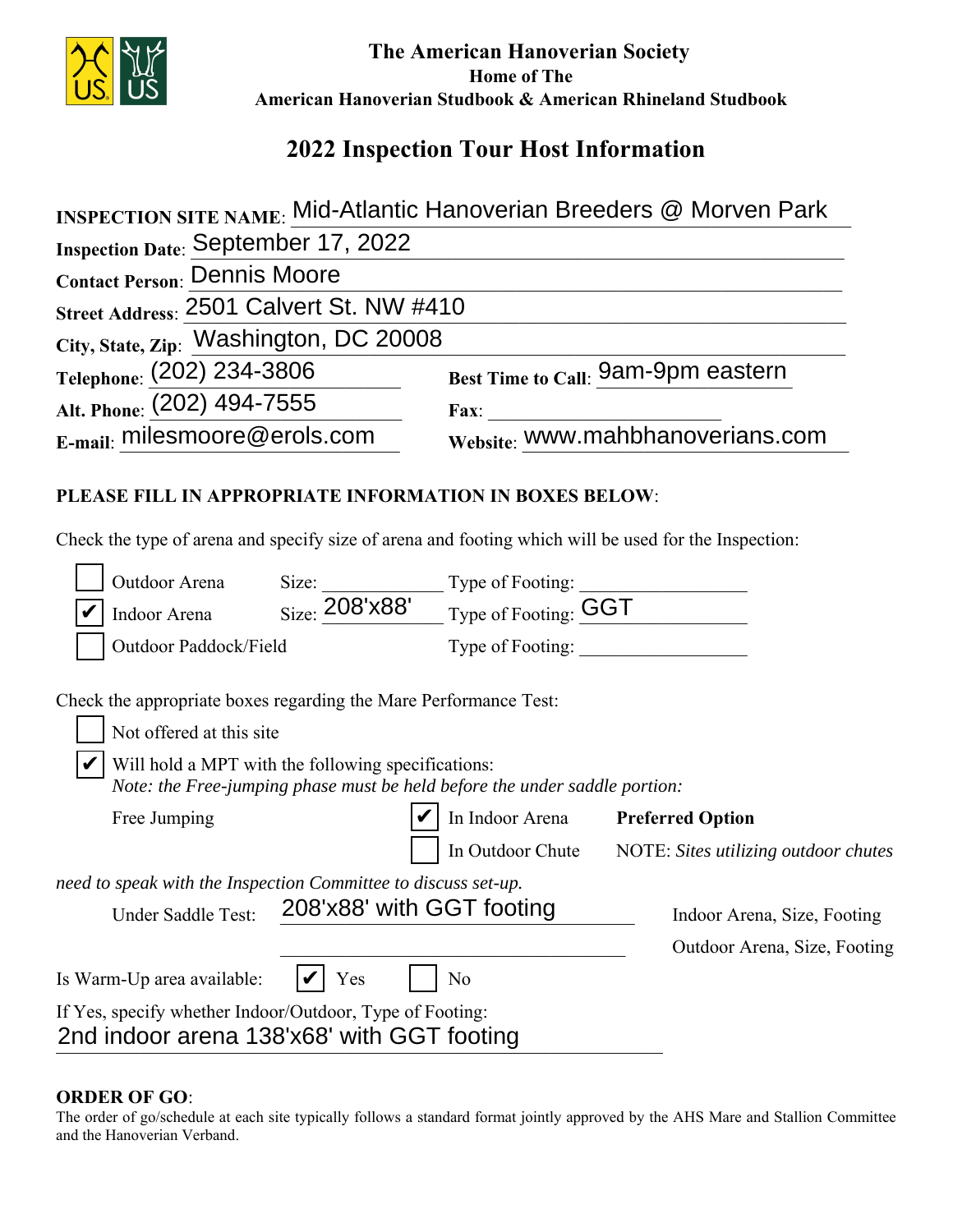- Registration
- Mare Performance Test Free Jumping
- Inspection of non-Hanoverian Mares
- Under saddle portion of the MPT
- Inspection of Hanoverian Mares
- Foal Presentations
- Futurity Classes

**TIME SCHEDULE:** *Note: The time schedule may be revised closer to the inspection date by the Site Host and the AHS Inspection Committee based upon site entries (number of horses) and the finalized travel schedule.* 

| Earliest Day/Arrival Time: Friday, September 16, 2022, after 2:00 pm                                                         |  |  |  |  |
|------------------------------------------------------------------------------------------------------------------------------|--|--|--|--|
| Registration Estimated Start Time: Saturday, September 17, 2022, 7:00 am                                                     |  |  |  |  |
| Inspection Estimated Start Time: Saturday, September 17, 2022, 7:30 am                                                       |  |  |  |  |
| Other Schedule Notes: Free jumping chute practice on Fri. evening 9/16 @ \$30/horse                                          |  |  |  |  |
| <b>HOST SITE DETAILS:</b><br><b>Stabling/Veterinarian/Fee Policy</b><br>Will Stabling be Available?<br>N <sub>o</sub><br>Yes |  |  |  |  |
| Yes<br>N <sub>o</sub><br>If yes, please answer the following: Is Stabling Limited?                                           |  |  |  |  |
| Type of Stalls Available: 10'x10' permanent box stalls                                                                       |  |  |  |  |
| $s$ \$130**<br>Cost, if applicable:<br>/ per stall per night                                                                 |  |  |  |  |
| $\frac{1}{2}$ \$130**<br>for the day                                                                                         |  |  |  |  |
| $s$ \$50*<br>Grounds Fee if applicable                                                                                       |  |  |  |  |
| No Charge for Stabling                                                                                                       |  |  |  |  |
| $  \mathbf{v}  $ per horse OR<br>Grounds Fee is<br>per trailer<br>per owner OR<br>no grounds fee                             |  |  |  |  |
| Number of Stalls Available:                                                                                                  |  |  |  |  |
| 136<br>(number) permanent stalls available on grounds                                                                        |  |  |  |  |
| (number) temporary stalls available on grounds                                                                               |  |  |  |  |
| (number) of permanent stalls available miles from site                                                                       |  |  |  |  |
| (number) of temporary stalls available miles from site.                                                                      |  |  |  |  |
| Type of Bedding:<br><b>Straw</b>                                                                                             |  |  |  |  |
| Shavings                                                                                                                     |  |  |  |  |
| Other (please specify) No straw bedding permitted                                                                            |  |  |  |  |
| Bedding/Hay available for purchase on grounds:<br>Yes<br>No.                                                                 |  |  |  |  |
|                                                                                                                              |  |  |  |  |

If there are any additional stabling notes/restrictions, please explain: \*\*Stall fee is a one-time charge and includes the grounds fee; MAHB members pay \$100/stall<br>\* Grounds fee is for each horse and foal not using a stall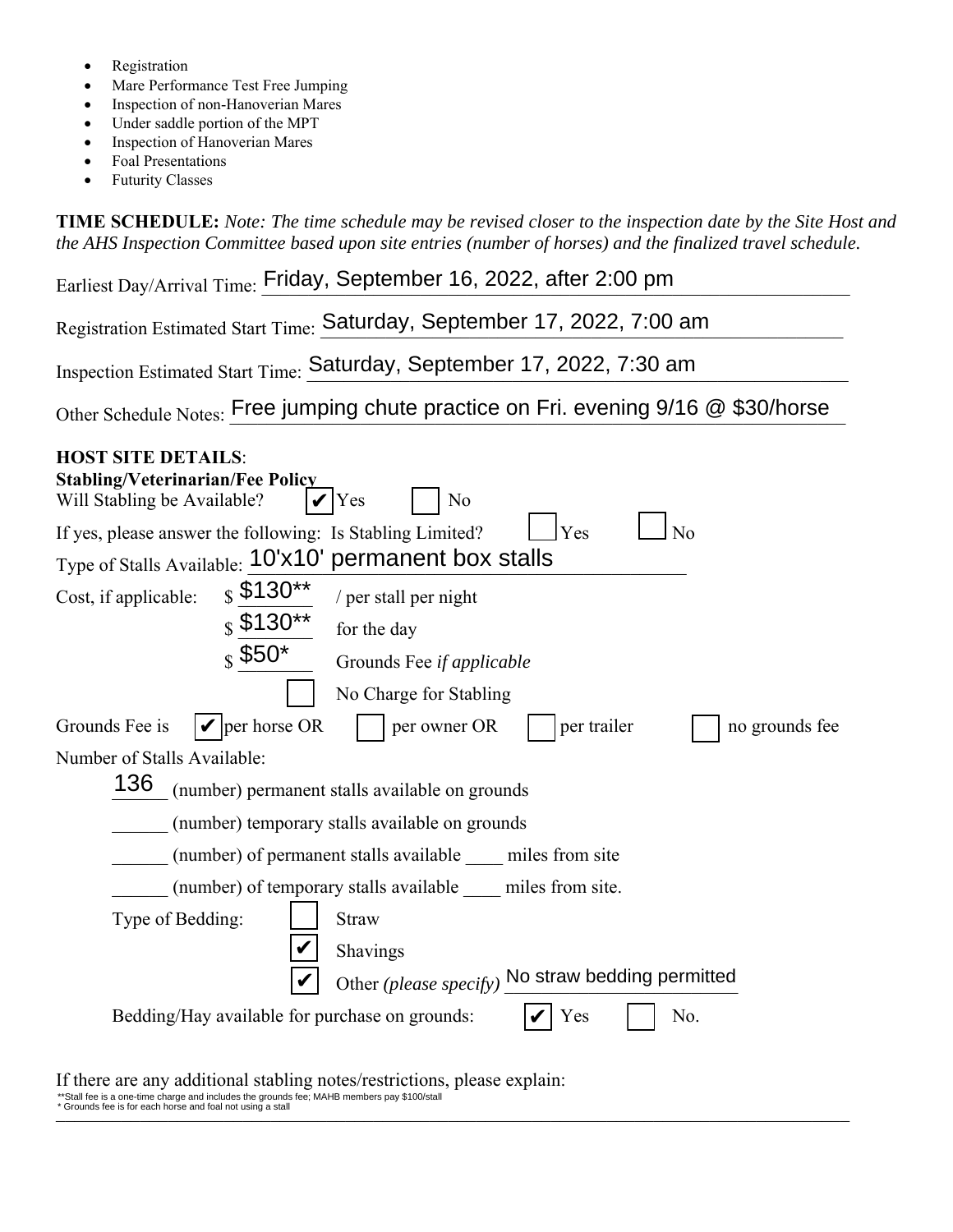If there are any restrictions regarding arrival schedule, please explain: No arrivals before 2:00 pm Friday, September 16, 2022

| Make Stabling Checks Payable to: MAHB, Inc.                                                                                  |              |  |  |  |
|------------------------------------------------------------------------------------------------------------------------------|--------------|--|--|--|
| Payment should be made: $\text{Yes}$ At time of reservations<br>Refund policy: Full refund if cancelled by September 9, 2022 | Upon arrival |  |  |  |
| Name of Veterinarian who will be on call:                                                                                    |              |  |  |  |
| Veterinarian's Telephone Number:                                                                                             |              |  |  |  |
| <b>RRANDING.</b>                                                                                                             |              |  |  |  |

### **BRANDING**:

| It is the responsibility of the host to either provide or arrange for the provision of a blacksmith's forge. Note: |
|--------------------------------------------------------------------------------------------------------------------|
| Due to damage to brands, charcoal fires, pipes, gas grills and/or acetylene torches will not be used in lieu of    |
| <i>a forge.</i> NO EXCEPTIONS.                                                                                     |
| Name of individual who will provide a blacksmith's forge: Rick Toering                                             |

### **ACCOMMODATIONS**:

Please list two or three motels within easy travel distance of your inspection. We recommend including at least a couple of national chains such as Holiday Inn, Best Western, or Comfort Inn and Suites.

| Hampton Inn                                                                                                                                                                                            | Phone: 703-669-8640 | Miles from Site: 4  |  |  |
|--------------------------------------------------------------------------------------------------------------------------------------------------------------------------------------------------------|---------------------|---------------------|--|--|
| <b>Homewood Suites</b>                                                                                                                                                                                 | Phone: 571-258-1068 | Miles from Site: 4  |  |  |
| <b>Comfort Suites</b>                                                                                                                                                                                  | Phone: 703-669-1650 | Miles from Site: 4  |  |  |
| <b>OTHER INFORMATION:</b><br>This site will be limited to 30<br>number of horse OR                                                                                                                     | No Limit            |                     |  |  |
| Health Requirements for incoming horses:<br><b>Coggins Test</b><br>Health Certificate<br>Other, explain on next line:<br>The Commonweath of VA requires a Health Certificate if coming from outside VA |                     |                     |  |  |
| Will Food be Available? If Yes, Available                                                                                                                                                              | For Purchase; OR    | Compliments of Host |  |  |
| Food will not be available.                                                                                                                                                                            |                     |                     |  |  |
| Spectator Seating Available Near Arena                                                                                                                                                                 |                     |                     |  |  |
| No Dogs on Grounds;<br>Dogs welcome but must be leashed.                                                                                                                                               |                     |                     |  |  |
| Parking Extensive<br>Parking Limited OR                                                                                                                                                                |                     |                     |  |  |
| Type of Parking Surface: Gravel parking lot                                                                                                                                                            |                     |                     |  |  |
| Any Restrictions on lengths of trailers coming in: If so, specify: <b>none</b>                                                                                                                         |                     |                     |  |  |